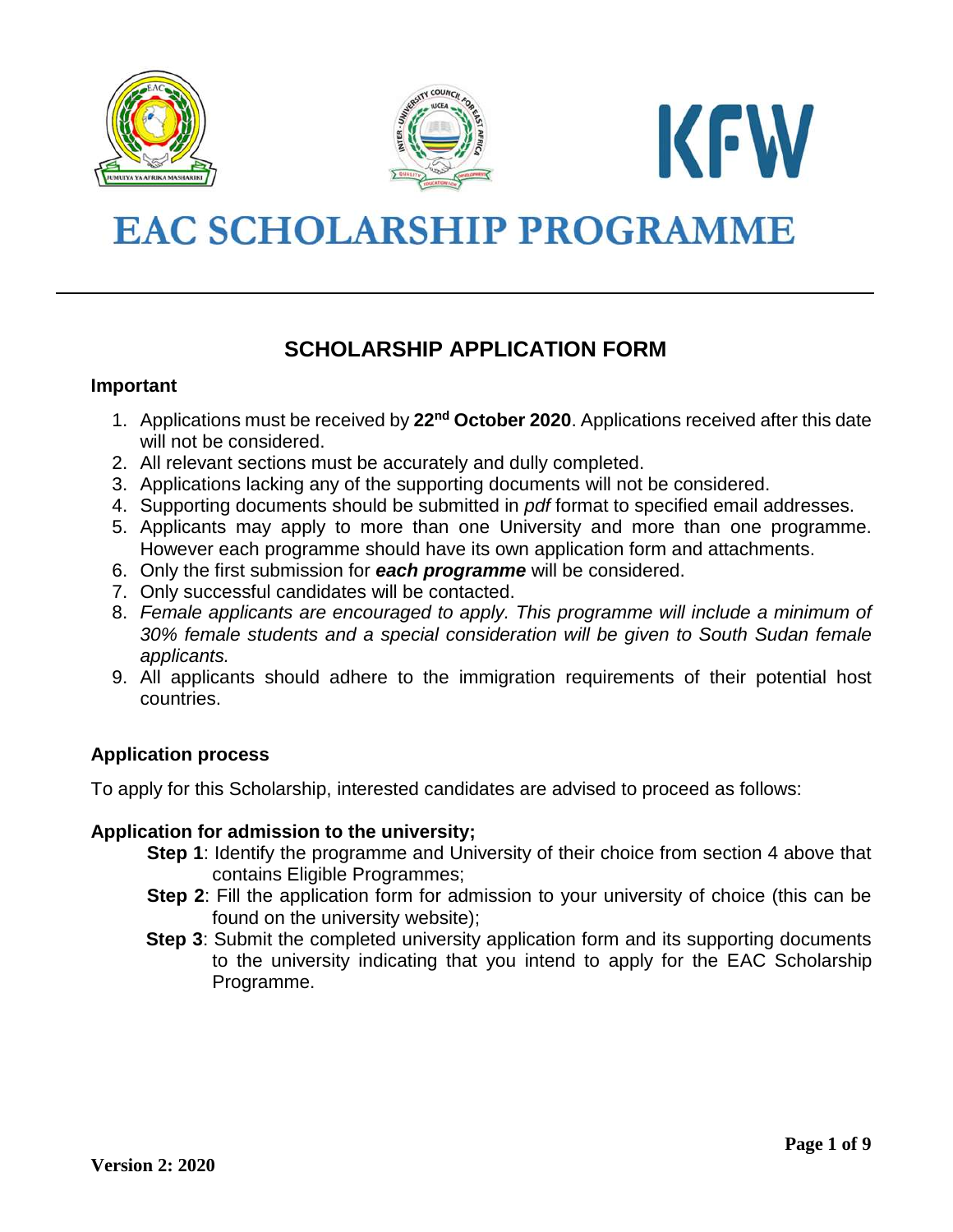#### **Application for the EAC Scholarship Programme**

- **Step 4**: Register online to express your interest in the EAC scholarship (find the link <https://bit.ly/3jj0n69>).
- **Step 5:** Download the scholarship application form from the IUCEA website and fill it.
- **Step 6**: Submit both 1) the scholarship application form and its supporting documentation (see section 7 below) and 2) the university application form and its attachments **electronically** to;
	- $\checkmark$  [scholarships@iucea.org](mailto:scholarships@iucea.org) and
	- $\checkmark$  [projects@adroitconsultinternational.com](mailto:projects@adroitconsultinternational.com) indicating the subject line as; YOUR NAME, PROGRAMME APPLIED FOR AND UNIVERSITY e.g. *Tsavo Simba, MBA at Adroit University*
- **Notes: (1) Where universities have an online application system,** please complete this online application form then send the scholarship application form and attachments to the specified email addresses. Please ensure that you submit both application forms as described in step 6 above.
	- **(2)** Candidates may apply to more than one University.
	- **(3)** Candidates may apply for more than one programme; however each programme should have its own application form and attachments

#### **1. PERSONAL INFORMATION (***as they appear in your passport or national ID***)**

| Surname                                             |  |
|-----------------------------------------------------|--|
| Other names                                         |  |
| Gender                                              |  |
| Nationality                                         |  |
| Passport or National ID Number                      |  |
| Country of residence                                |  |
| Date of birth                                       |  |
| Postal address                                      |  |
| Physical Address (if different from<br>above)       |  |
| (include<br>Telephone<br>number(s)<br>country code) |  |
| <b>Email address</b>                                |  |
| Alternative email address                           |  |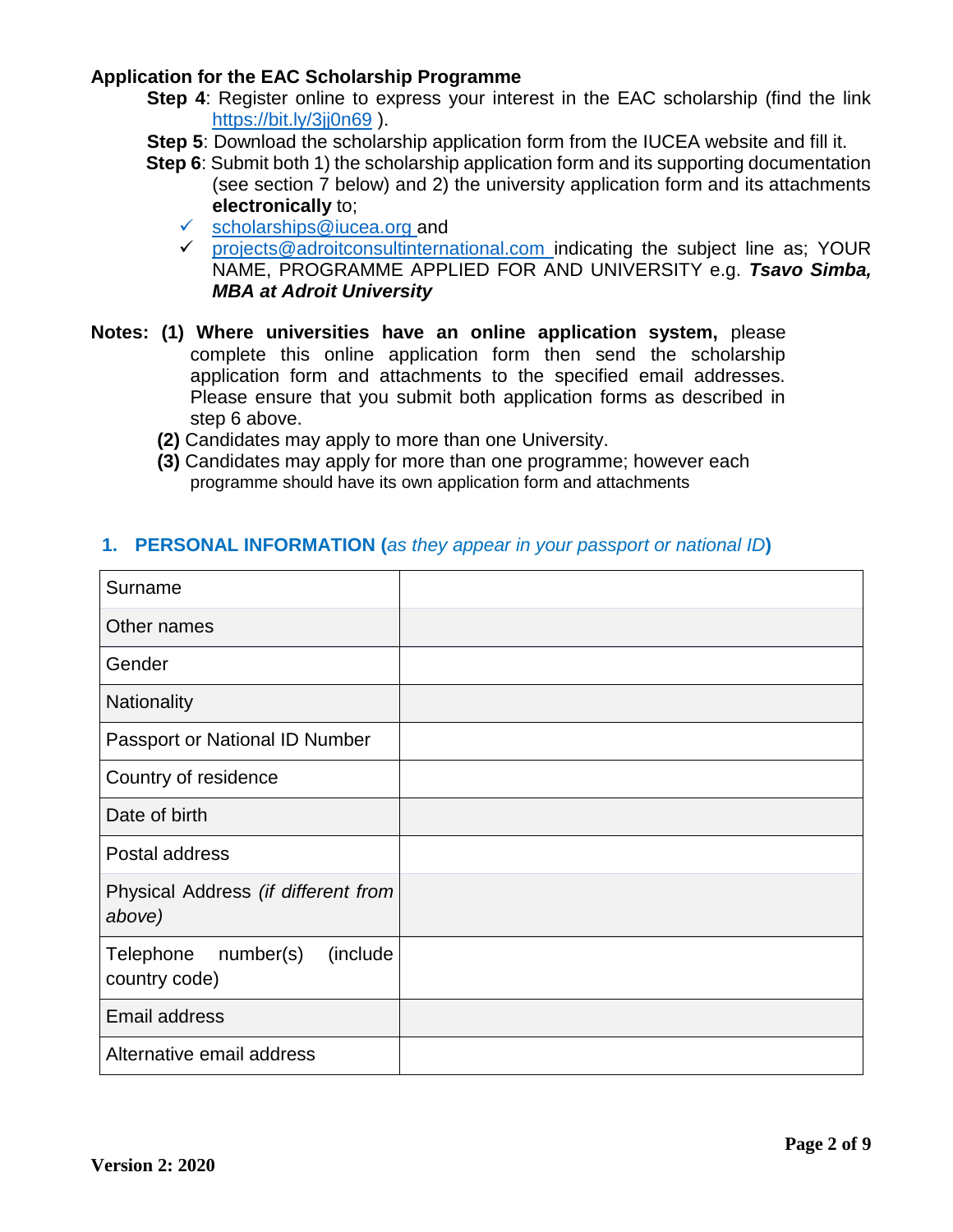| Are you able to pay for your-self for   Yes/No:<br>programme that you<br>the<br>are<br>applying for?                          |  |
|-------------------------------------------------------------------------------------------------------------------------------|--|
| If unable to pay for yourself, why?                                                                                           |  |
| During your undergraduate studies<br>did you miss classes and or exams<br>due to lack of fees/tuition?                        |  |
| If yes, how did you cope or solve<br>the problem?                                                                             |  |
| Do you have any disability? If yes,<br>kindly<br>describe<br>and<br>provide<br>evidence (such as a medical<br>report):        |  |
| Are you entitled to any form of<br>inheritance<br>from<br>your<br>Parents/Guardians/any<br>other<br>source? If yes, describe: |  |
| currently<br>have<br>Do<br>you<br>any<br>dependents? State how many:                                                          |  |
| What is your average income per<br>month (USD)                                                                                |  |
| What is your source of income in<br>the question above                                                                        |  |
| What<br>would<br>be the<br>following<br>groups contribution towards your<br>studies;                                          |  |
| Parents(USD)                                                                                                                  |  |
| Family<br>community<br>and<br>members(USD)                                                                                    |  |

# **Parents'/Guardians' information**

| <b>Indicator (Specify)</b>                            | <b>Father</b><br>Male guardian | <b>Mother</b><br>Female guardian |
|-------------------------------------------------------|--------------------------------|----------------------------------|
| Names of your parents/guardians                       |                                |                                  |
| Telephone<br>contact<br>οf<br>vour<br>parent/guardian |                                |                                  |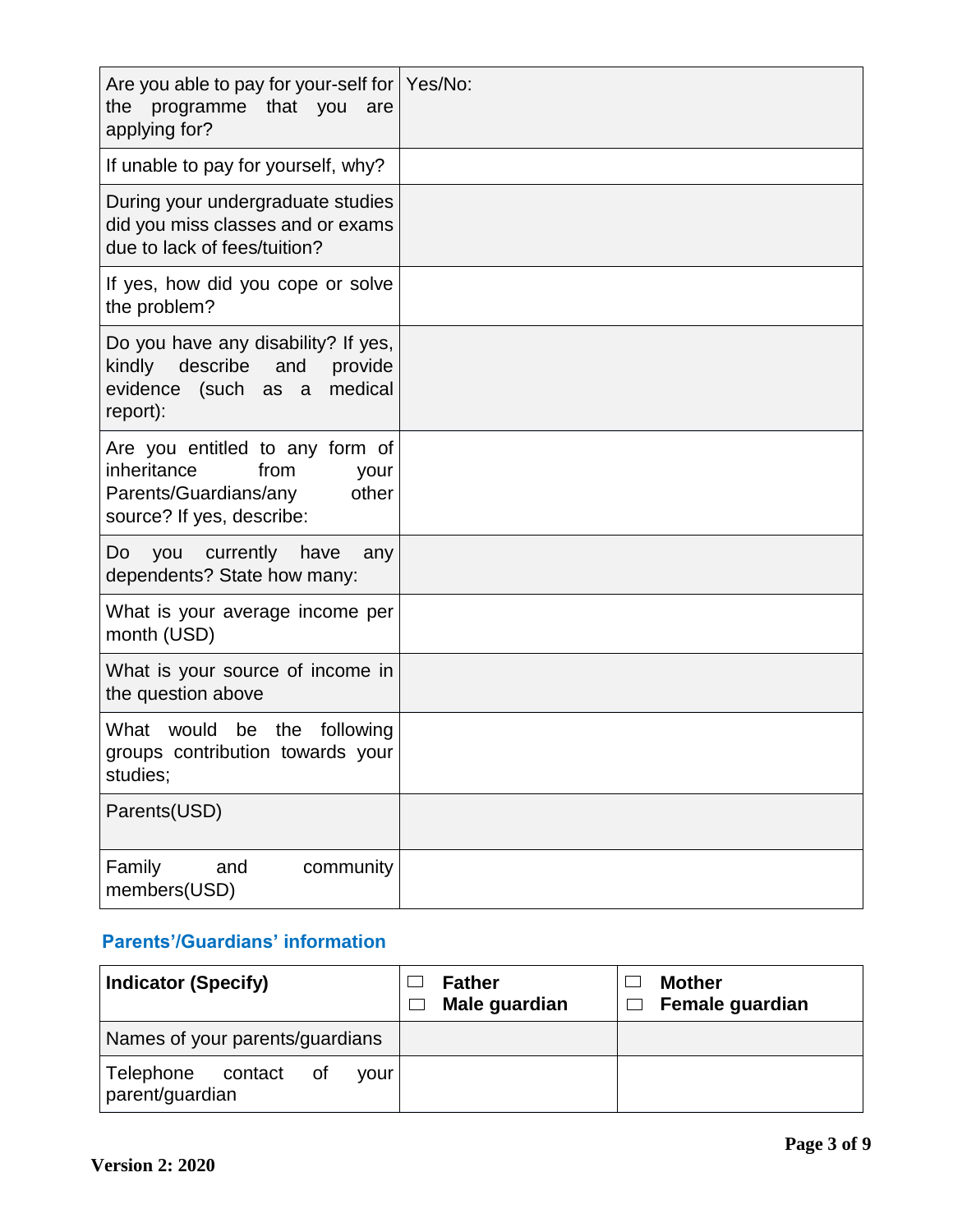| <sub>of</sub><br>Citizenship<br>your<br>parents/guardians                                                                                                                    |  |
|------------------------------------------------------------------------------------------------------------------------------------------------------------------------------|--|
| Age of your parents/guardians                                                                                                                                                |  |
| Education<br>level<br><b>of</b><br>your<br>parents/guardians                                                                                                                 |  |
| 0f<br>Does<br>any<br>your<br>parents/guardians<br>suffer<br>from<br>chronic<br>medical<br>disabling<br>condition? Describe and Provide<br>evidence (such as medical report): |  |
| parents/guardians<br>Are<br>your<br>employed? Give details of job and<br>salary per month:                                                                                   |  |
| Do your parents/guardians own a<br>business? Describe and show the<br>average monthly income:                                                                                |  |
| Do your parents/guardians own<br>land/plot? State number of acres,<br>type of crops grown, number of<br>cows/sheep/ goats/donkeys and<br>income from such assets:            |  |
| Do your parents/guardians have<br>any other assets or sources of<br>income, including casual labor?<br>Indicate the approximate monthly<br>income:                           |  |

# **Family information**

| <b>Indicator</b>                                                                                                                                                                  | <b>Description</b> |
|-----------------------------------------------------------------------------------------------------------------------------------------------------------------------------------|--------------------|
| During your lifetime have you or<br>your family been affected by civil<br>conflict and natural disasters such<br>as displacement, flooding, drought,<br>fire or famine? Describe: |                    |
| What type of house do you live in?<br>describe such as grass thatched,<br>iron sheet, cemented etc (Please<br>attach a photo)                                                     |                    |
| Please describe any other cause of<br>disadvantage or vulnerability?                                                                                                              |                    |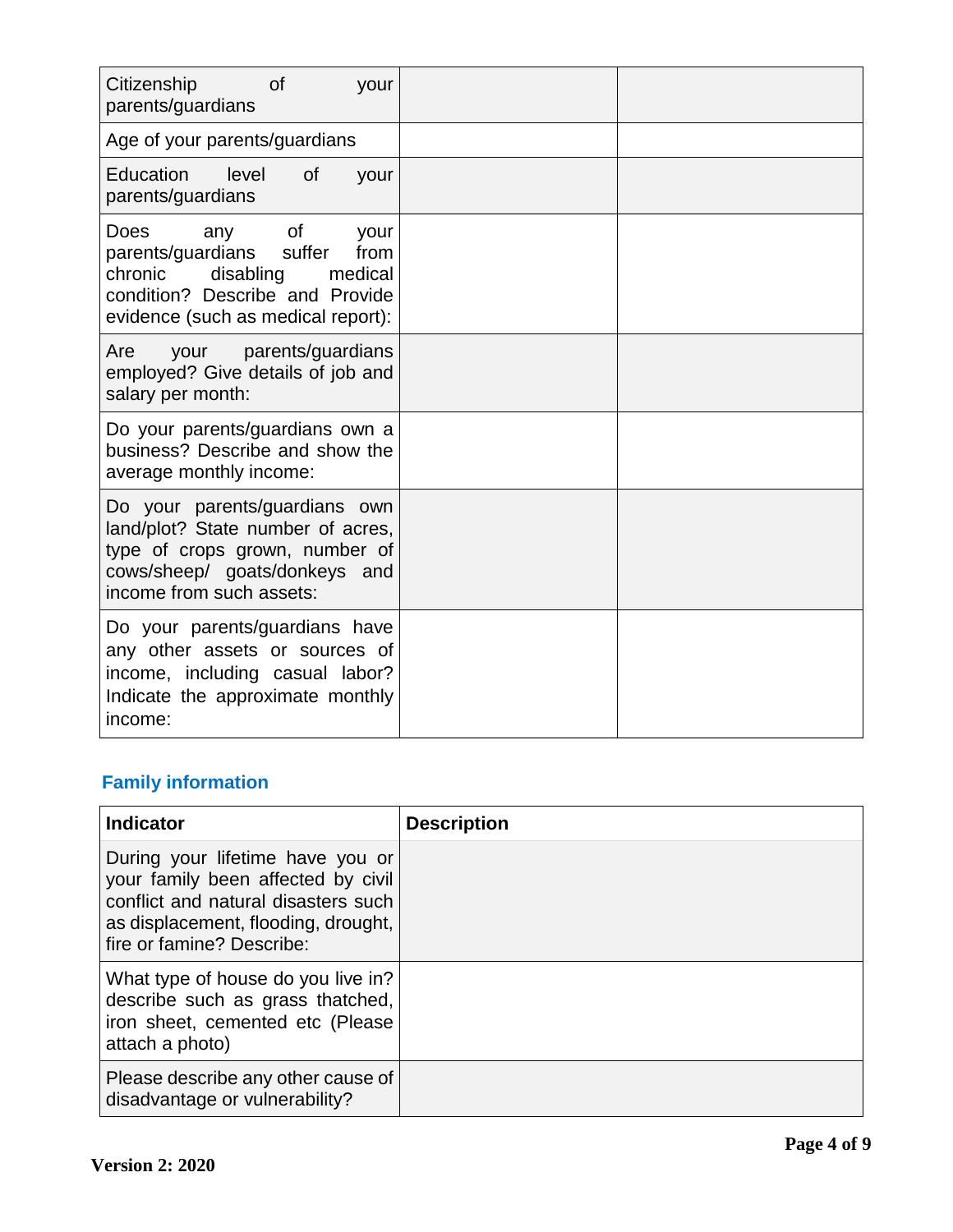# **2. MASTER'S PROGRAMME DETAILS**

| a. | Country you are applying to          |  |
|----|--------------------------------------|--|
| b. | University Applied to                |  |
|    | Master's Programme(s)<br>Applied for |  |

# **3. ACADEMIC QUALIFICATIONS** *(Educational background)*

Beginning with the most recent institution, list all universities and colleges attended and qualifications obtained:

| #                       | <b>University/colleg</b><br>e, Country | <b>Dates</b> |               | class<br>BSc. $2nd$<br>(e.g.<br>class<br>$\overline{\phantom{a}}$<br>upper<br>division<br><b>or</b><br>equivalent) | Degree/diploma   Specializatio<br>obtained, and n of degree<br>diploma<br>or | $CGPA$ or<br>Out of the<br>highest<br>equivalent<br>attainable<br>at the end<br>grade/<br>οf<br>the<br><b>CGPA</b><br>programm<br>$\mathbf e$ |  |
|-------------------------|----------------------------------------|--------------|---------------|--------------------------------------------------------------------------------------------------------------------|------------------------------------------------------------------------------|-----------------------------------------------------------------------------------------------------------------------------------------------|--|
|                         |                                        | <b>Start</b> | <b>Finish</b> |                                                                                                                    | BSC in<br>(e.g.<br>$\ldots$                                                  |                                                                                                                                               |  |
|                         |                                        |              |               |                                                                                                                    |                                                                              |                                                                                                                                               |  |
| $\overline{2}$          |                                        |              |               |                                                                                                                    |                                                                              |                                                                                                                                               |  |
| 3                       |                                        |              |               |                                                                                                                    |                                                                              |                                                                                                                                               |  |
| $\overline{\mathbf{4}}$ |                                        |              |               |                                                                                                                    |                                                                              |                                                                                                                                               |  |
| 5                       |                                        |              |               |                                                                                                                    |                                                                              |                                                                                                                                               |  |
| 6                       |                                        |              |               |                                                                                                                    |                                                                              |                                                                                                                                               |  |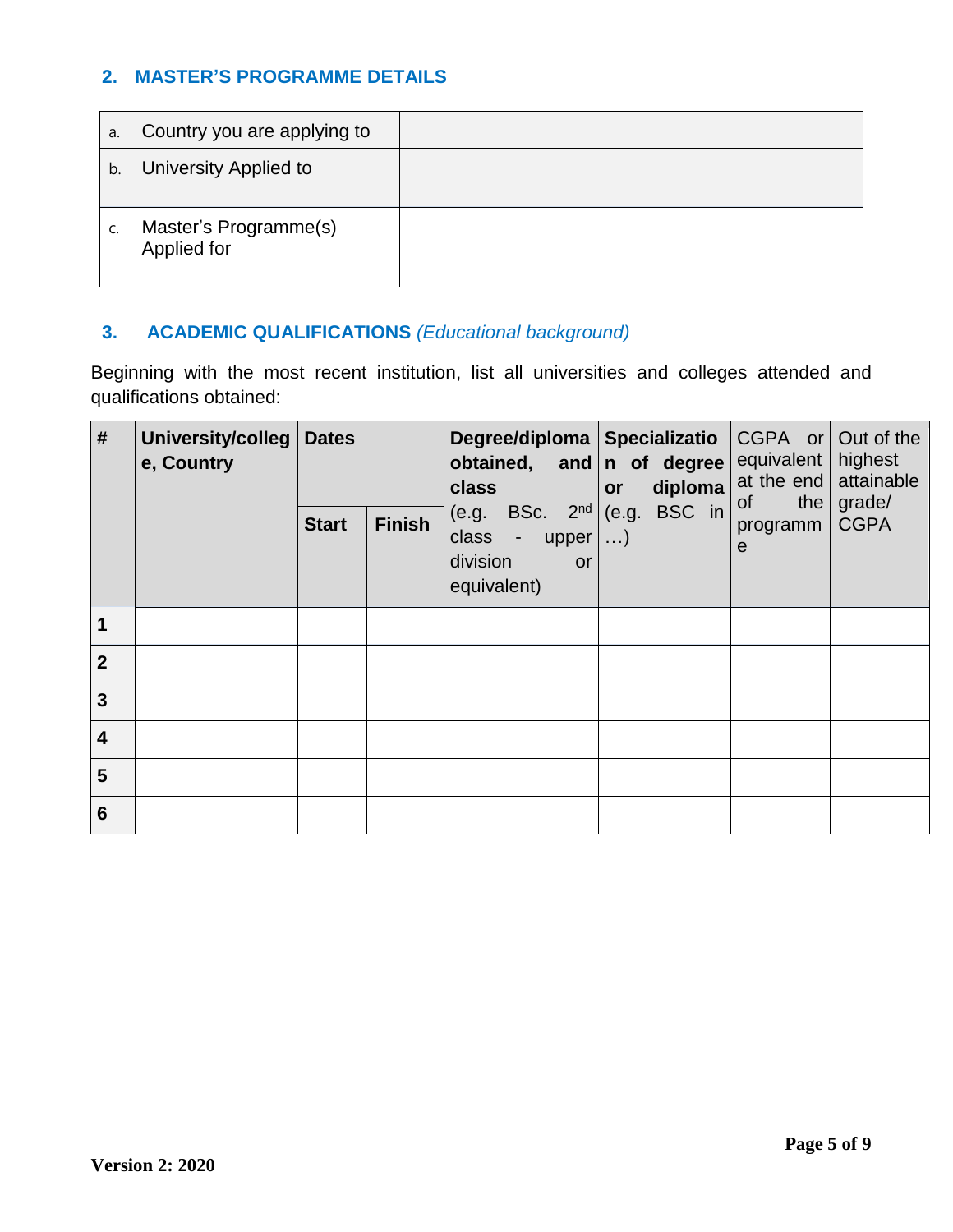# **4. EMPLOYMENT HISTORY**

Please summarize your **three** most recent positions, employment or gainful engagements.

| #              | <b>Institution</b> | <b>Dates</b> | <b>Position</b><br>held | Professional<br>responsibilities in<br>this position | Key achievements |
|----------------|--------------------|--------------|-------------------------|------------------------------------------------------|------------------|
| $\mathbf 1$    |                    |              |                         |                                                      |                  |
| $\overline{2}$ |                    |              |                         |                                                      |                  |
| $\overline{3}$ |                    |              |                         |                                                      |                  |

### **5. MEMBERSHIP WITH PROFESSIONAL BODIES**

List up to two professional societies or other organizations in which you hold/held membership and state key roles and impacts (if any) you had on them.

| #           | Professional society<br>or organization | <b>Key</b><br>responsibility | role/   Key achievements/impact | <b>Dates</b> |
|-------------|-----------------------------------------|------------------------------|---------------------------------|--------------|
| 1           |                                         |                              |                                 |              |
| $\mathbf 2$ |                                         |                              |                                 |              |

# **6. STUDY LEAVE FROM HOME ORGANISATION** *(for those who are employed)*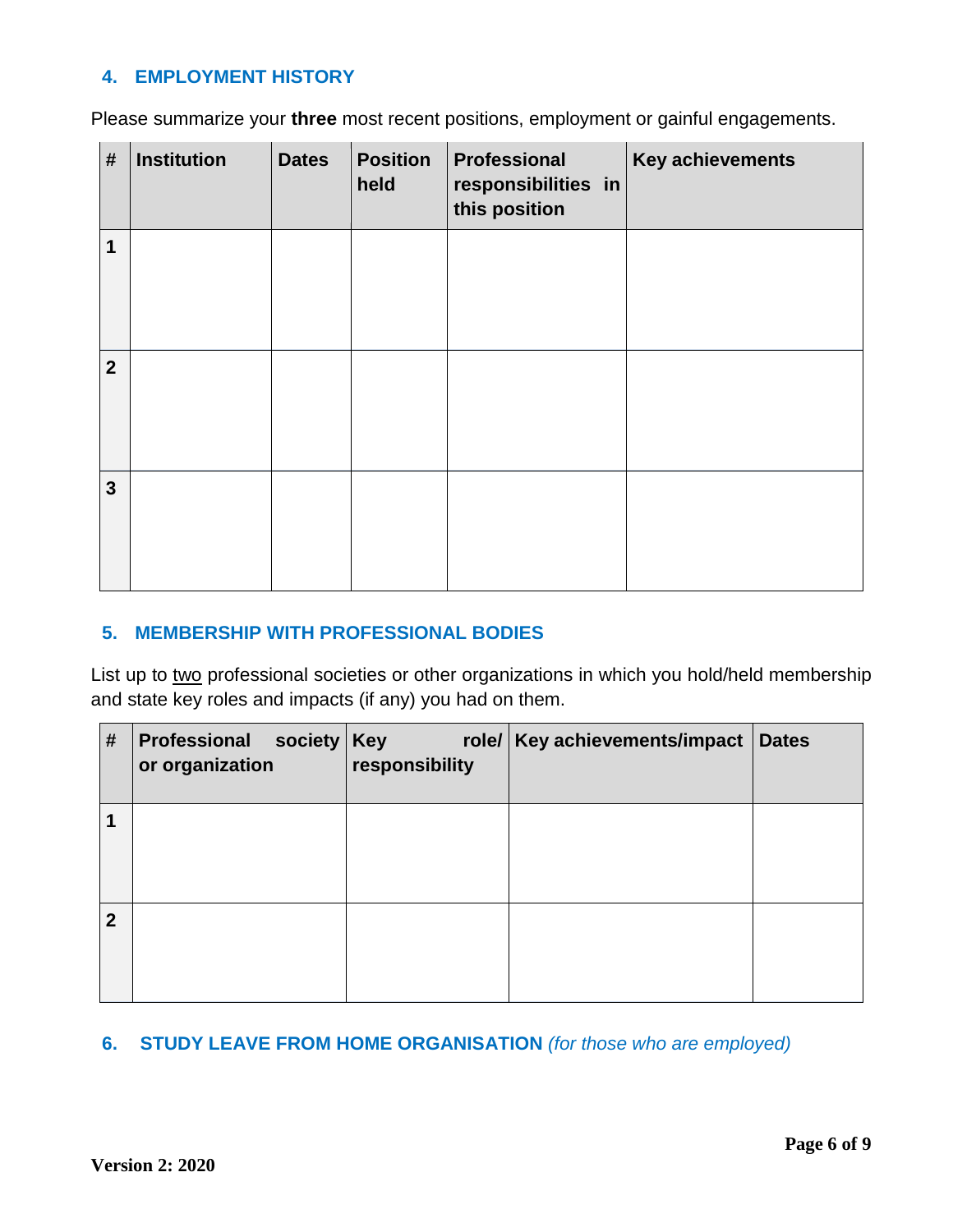| Will you require study leave from your   Yes/No:<br>current employer?                                                 |                                                                                      |
|-----------------------------------------------------------------------------------------------------------------------|--------------------------------------------------------------------------------------|
| If yes, will you be able to acquire study   Yes/No:<br>leave if given the scholarship?                                |                                                                                      |
| If yes, give contact details of the Name:<br>person who can confirm your release   Position:<br>for the Masters study | Name of organization:<br>Mobile no.:<br>Email address:<br>Alternative email address: |

# **7. REFEREES**

Please provide the following information for two referees who can provide information on your qualifications and experience (professional & academic) and attach their reference letters to your application.

|                                                               | <b>Referee 1</b> | <b>Referee 2</b> |
|---------------------------------------------------------------|------------------|------------------|
| <b>Title and Name</b>                                         |                  |                  |
| Position                                                      |                  |                  |
| Institution/Organization                                      |                  |                  |
| <b>Physical Address</b>                                       |                  |                  |
| Email address                                                 |                  |                  |
| Alternative email address                                     |                  |                  |
| Office telephone number                                       |                  |                  |
| Mobile phone number                                           |                  |                  |
| How long have you known this referee?                         |                  |                  |
| What is his/her academic/professional relationship to<br>you? |                  |                  |

# **8. NEXT OF KIN**

Please provide the following information for next of kin who is able to provide information about you and is able to locate you in case we cannot reach you.

Name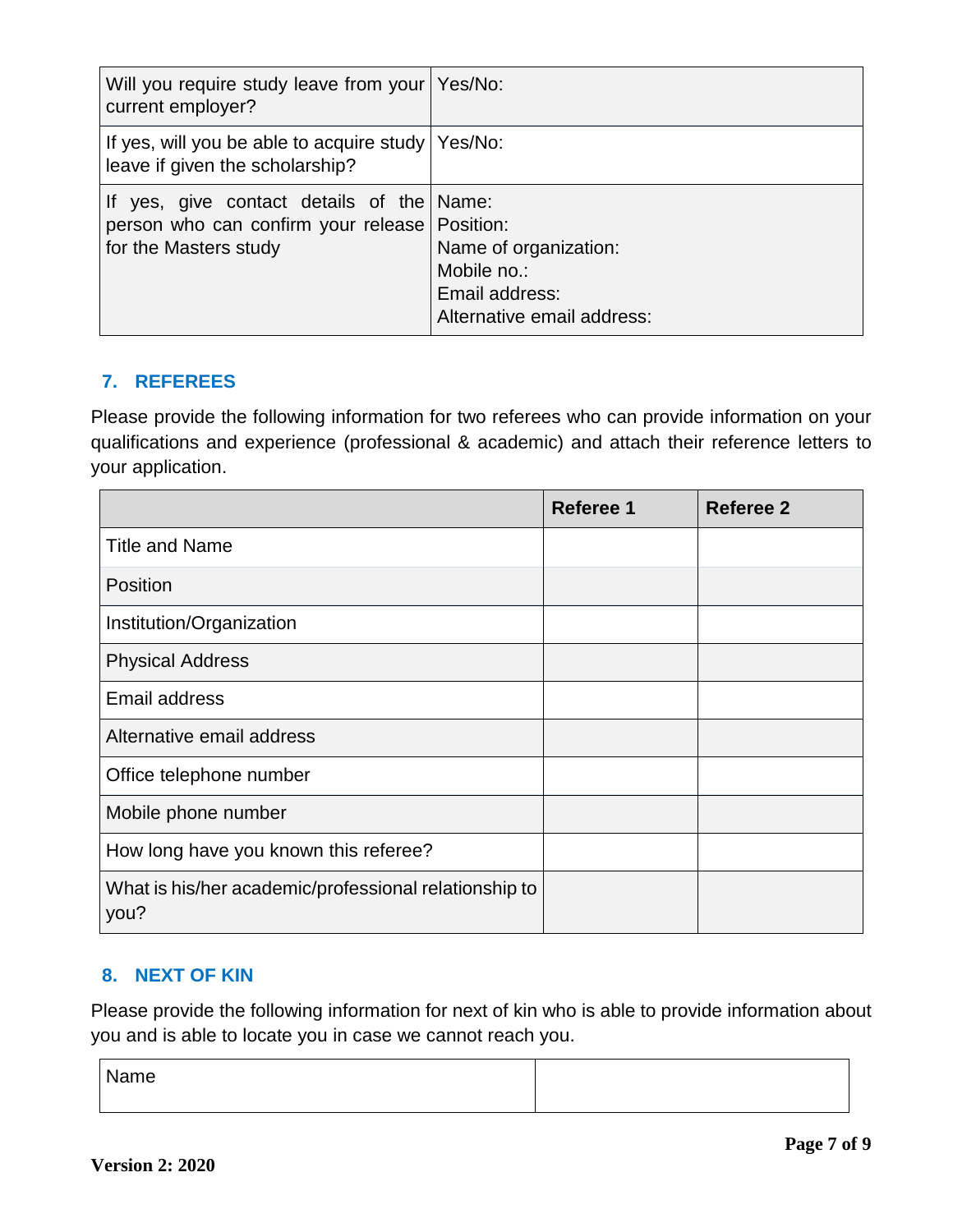| Relationship                         |  |
|--------------------------------------|--|
| Telephone contact                    |  |
| Email address                        |  |
| <b>Physical Address</b>              |  |
| How long have you known this person? |  |

# **9. OTHER INFORMATION**

Any other information in support of your application *(200 words maximum*)